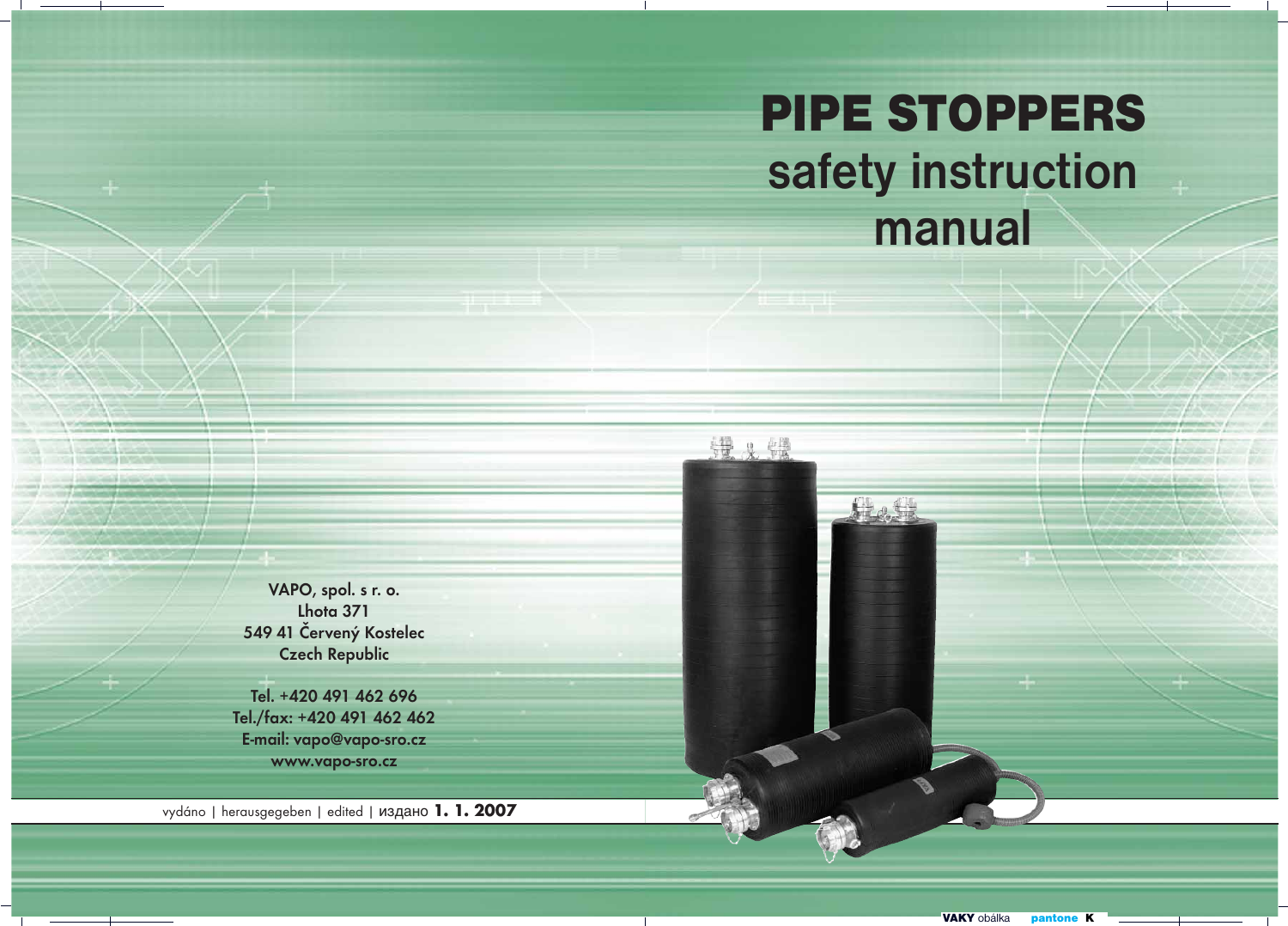**Pipe stoppers** are made of quality rubber reinforced with nylon or kevlar fabric. The metal parts are made of stainless materials. Each pipe stopper is provided with quick coupling for inflation and eyebolt for removing and blocking. They withstand weather, temperature from -30 °C to 80 °C, use and waste water and they are middle resistant of chemicals. They are mainly used during repair and maintenance works, accidents and for the leak tests with water or air.



## **WARNING !!!**

**Read these instructions carefully before using pipe stoppers. Nonobservance of instructions and warnings for safe operation of pipe stoppers can damage product, or can cause serious bodily injury or death.**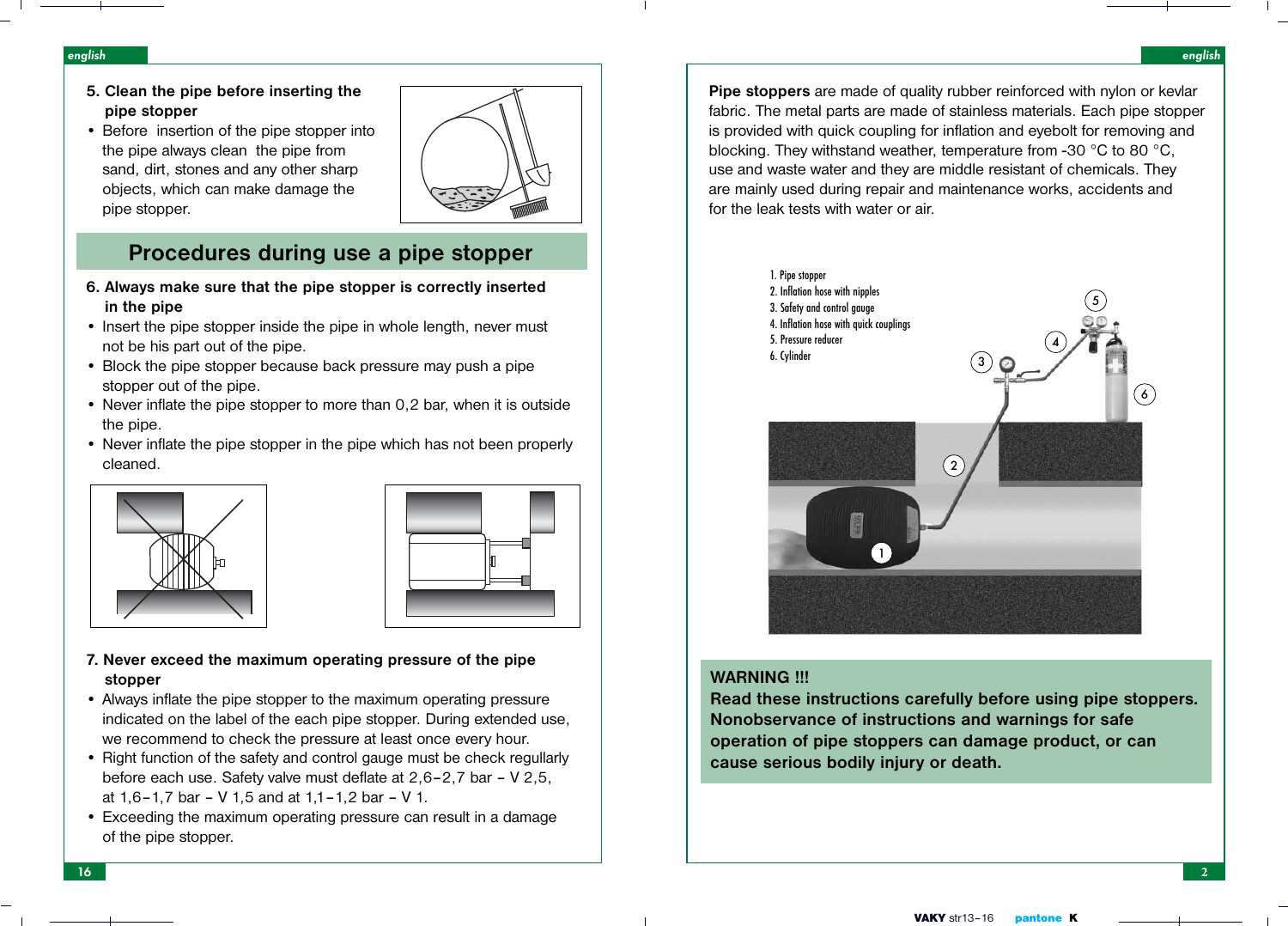The instructions apply to all types and sizes of VAPO pipe stoppers:

**Pipe stoppers – U, PU and PU-F Short pipe stoppers – UK and PUK Bypass pipe stoppers – PU-G High-pressure pipe stoppers – UU Egg-shapped pipe stoppers – UV, UVP and PUV, PUV-F, PUVP Pillow pipe stoppers – UP and PUP Test stoppers for gullies – US**

## **Rules for safe operation of pipe stoppers**

- 1. Before and after each use clean and inspect the pipe stopper and all accessories
- 2. Always choose the correct size of pipe stopper regarding to pipeline
- 3. Always use accurate safety and control gauge and inflation hoses
- 4. Always use protective clothing and equipment
- 5. Clean the pipe before inserting the pipe stopper
- 6. Always make sure that the pipe stopper is correctly inserted in the pipe
- 7. Never exceed the maximum operating pressure of the pipe stopper
- 8. Always keep out of the danger zone while the pipe stopper is inflated in the pipe
- 9. Release the back pressure before removing the pipe stopper from the pipeline

Before using any of the VAPO pipe stopper you must read these instructions carefully. If you have any questions or there are any Before using any of the VAPO pipe stopper you must read instructions carefully. If you have any questions or there are circumstances not described in this manual, contact your supervisor or producer.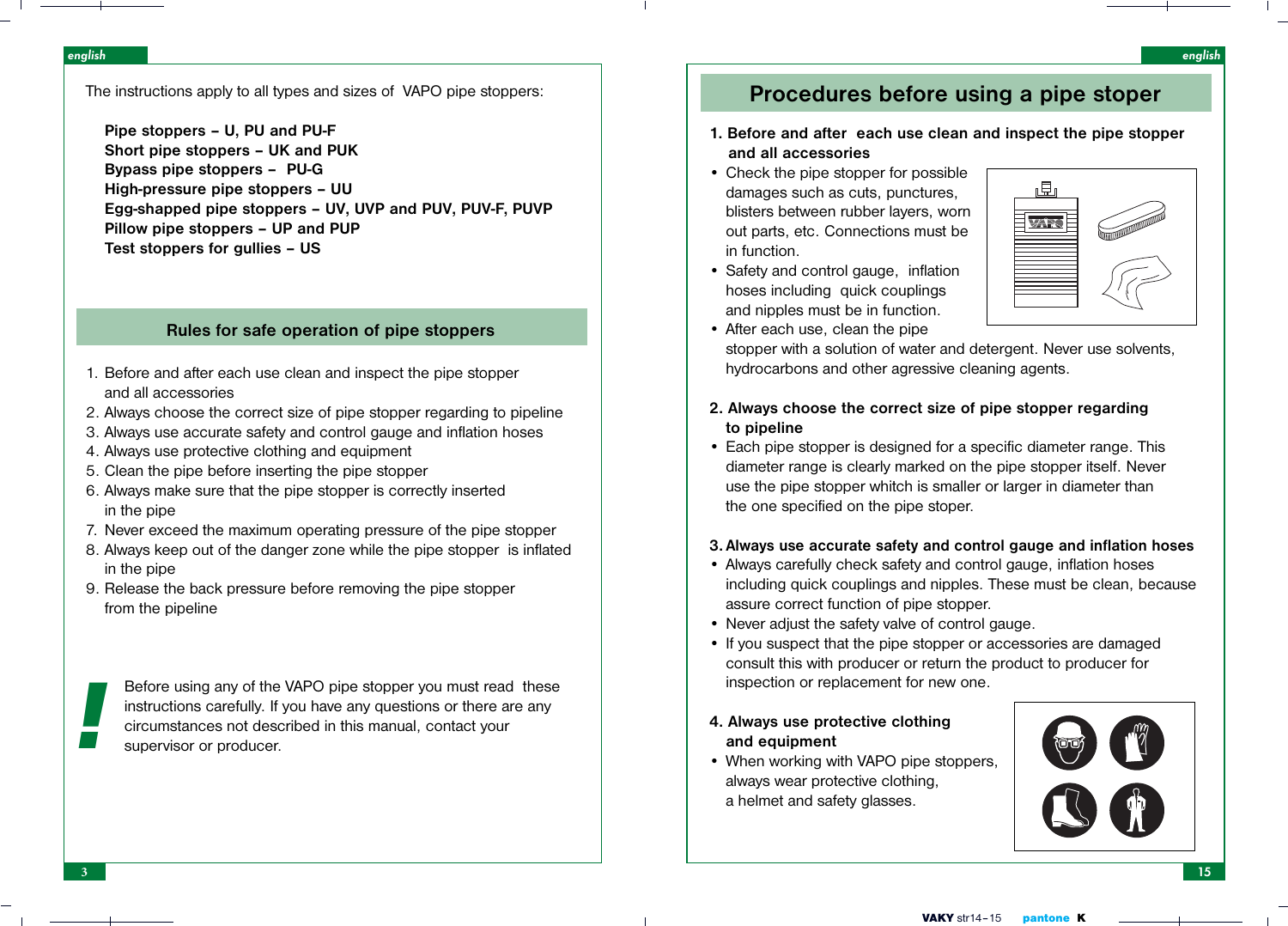# **Procedures before using a pipe stoper**

# **1. Before and after each use clean and inspect the pipe stopper and all accessories**

- Check the pipe stopper for possible damages such as cuts, punctures, blisters between rubber layers, worn out parts, etc. Connections must be in function.
- Safety and control gauge, inflation hoses including quick couplings and nipples must be in function.



- After each use, clean the pipe stopper with a solution of water and detergent. Never use solvents, hydrocarbons and other agressive cleaning agents.
- **2. Always choose the correct size of pipe stopper regarding to pipeline**
- Each pipe stopper is designed for a specific diameter range. This diameter range is clearly marked on the pipe stopper itself. Never use the pipe stopper whitch is smaller or larger in diameter than the one specified on the pipe stoper.

# **3. Always use accurate safety and control gauge and inflation hoses**

- Always carefully check safety and control gauge, inflation hoses including quick couplings and nipples. These must be clean, because assure correct function of pipe stopper.
- Never adjust the safety valve of control gauge.
- If you suspect that the pipe stopper or accessories are damaged consult this with producer or return the product to producer for inspection or replacement for new one.
- **4. Always use protective clothing and equipment**
- When working with VAPO pipe stoppers, always wear protective clothing, a helmet and safety glasses.

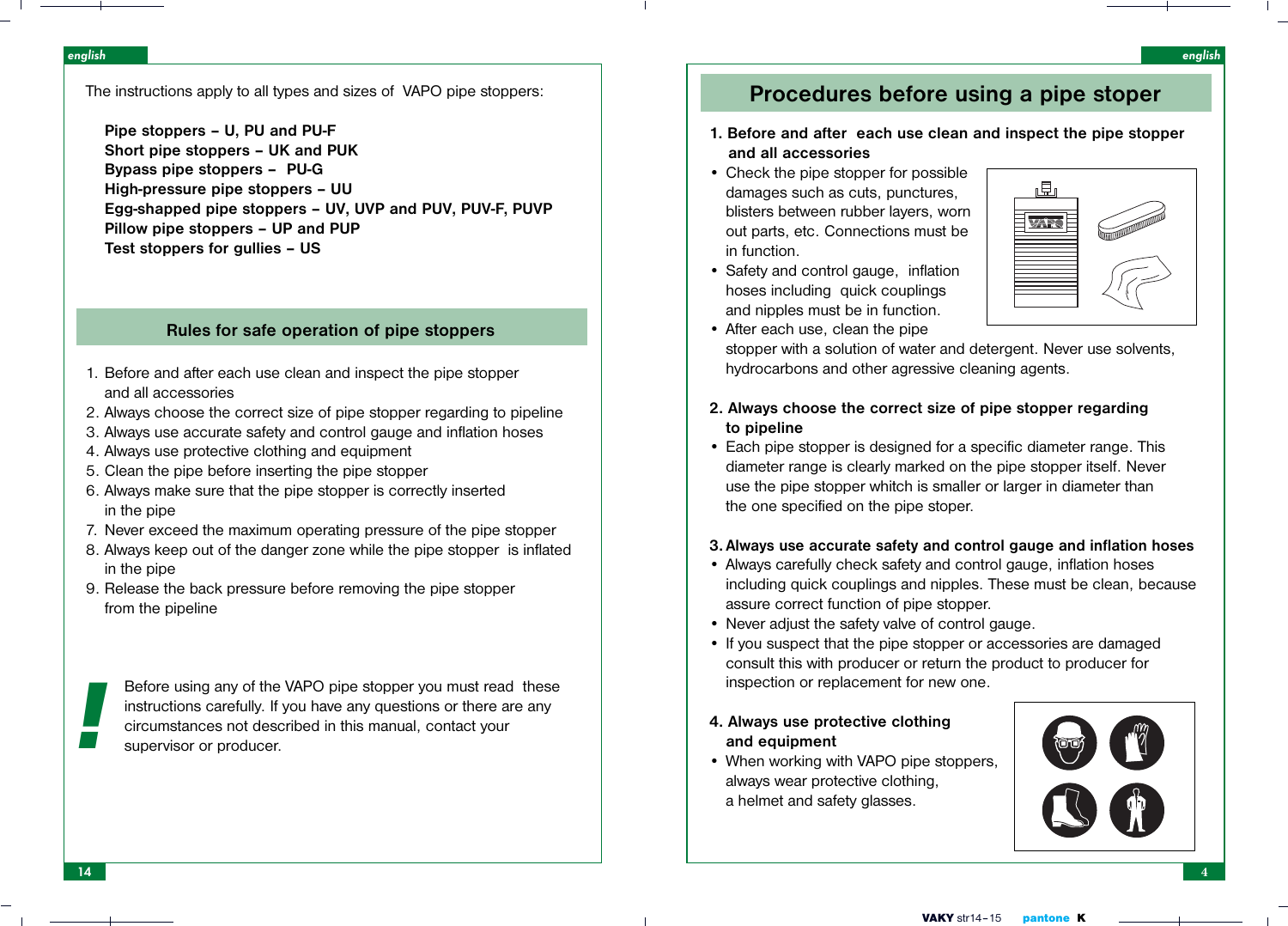#### english

- **5. Clean the pipe before inserting the pipe stopper**
- Before insertion of the pipe stopper into the pipe always clean the pipe from sand, dirt, stones and any other sharp objects, which can make damage the pipe stopper.



# **Procedures during use a pipe stopper**

- **6. Always make sure that the pipe stopper is correctly inserted in the pipe**
- Insert the pipe stopper inside the pipe in whole length, never must not be his part out of the pipe.
- Block the pipe stopper because back pressure may push a pipe stopper out of the pipe.
- Never inflate the pipe stopper to more than 0.2 bar, when it is outside the pipe.
- Never inflate the pipe stopper in the pipe which has not been properly cleaned.





# **7. Never exceed the maximum operating pressure of the pipe stopper**

- Always inflate the pipe stopper to the maximum operating pressure indicated on the label of the each pipe stopper. During extended use, we recommend to check the pressure at least once every hour.
- Right function of the safety and control gauge must be check regullarly before each use. Safety valve must deflate at 2,6–2,7 bar – V 2,5, at 1,6–1,7 bar – V 1,5 and at 1,1–1,2 bar – V 1.
- Exceeding the maximum operating pressure can result in a damage of the pipe stopper.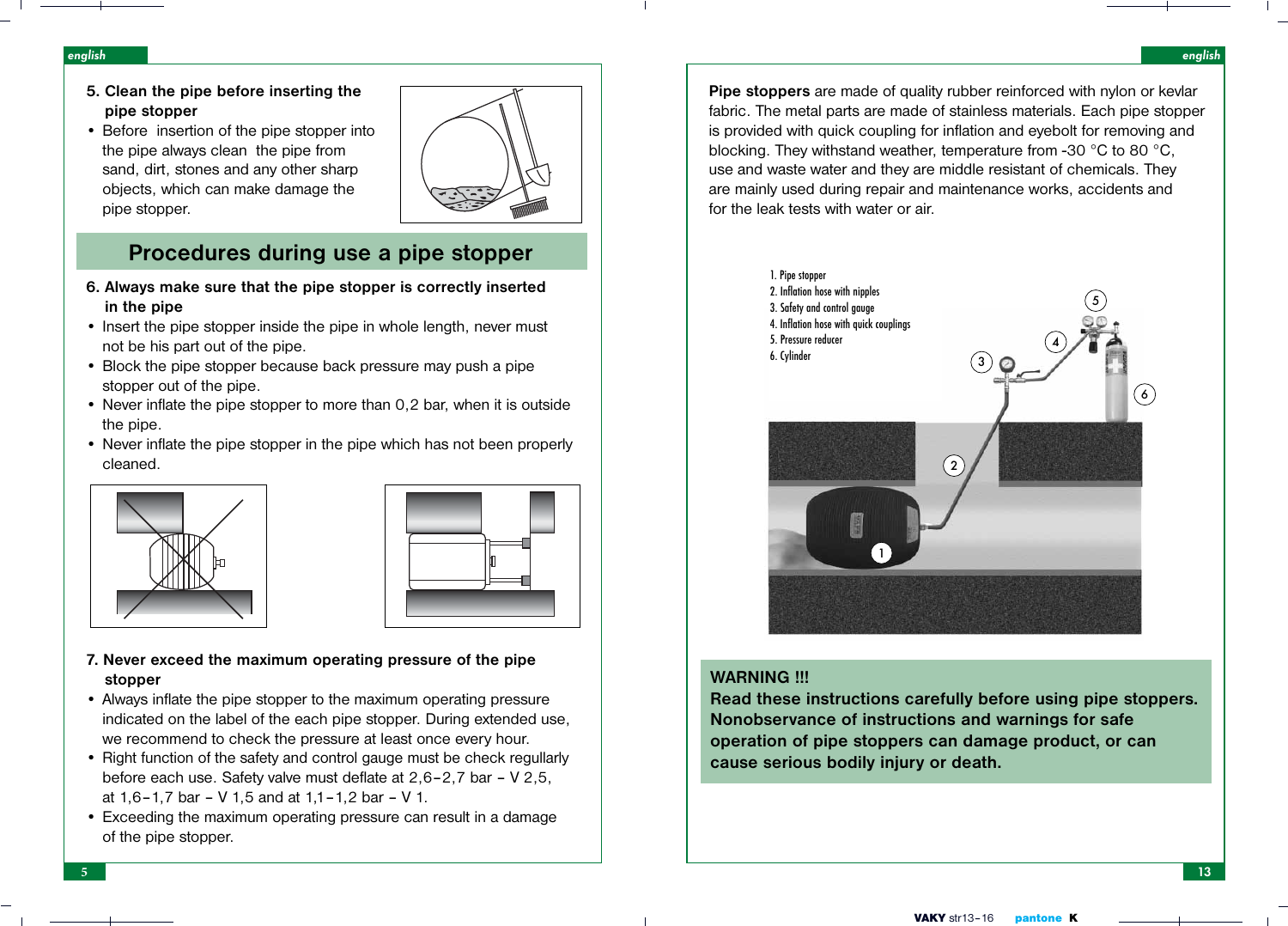- **8. Always keep out of the danger zone while the pipe stopper is inflated in the pipe**
- Danger zone is the area before the pipe, manhole or any other opening, into which the pipe stopper is inserted.

### **DANGER !!!**

**Always keep out of the danger zone while the pipe stopper is in us. Failure can cause serious bodily injury or even death.**



# **Procedures for removing a pipe stopper**

- **9. Release the back pressure before removing the pipe stopper from the pipeline**
- Releasing the air back pressure or water head behind the pipe stopper is important, because the back pressure can push it out of the pipe with a force that can cause damage or destruction of the pipe stopper.
- Remove the blocking of the pipe stopper.
- Deflate the pipe stopper before removing. Never remove it by inflation hose, always use a rope attached to an eyebolt.